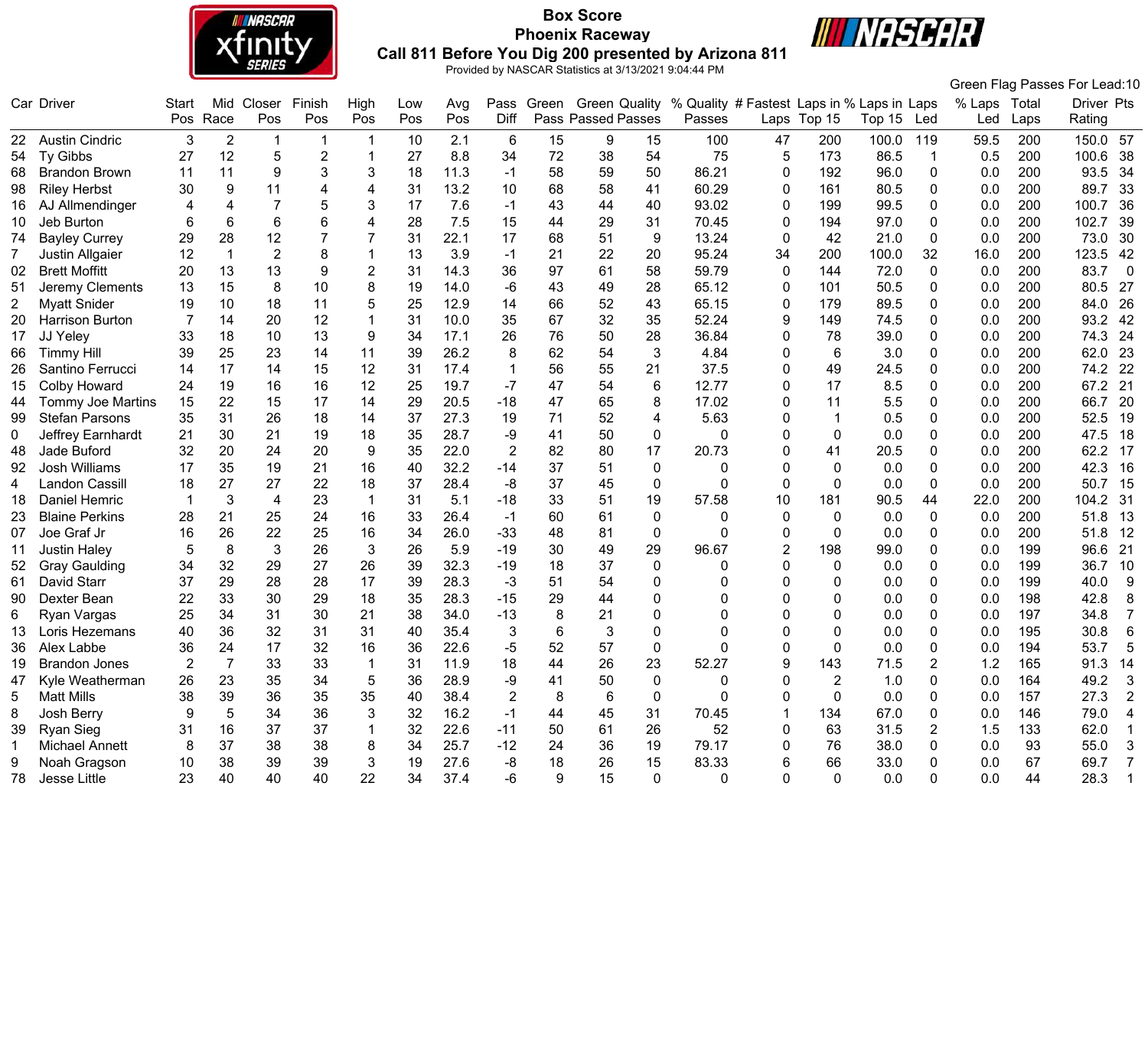

# **Average Running Position Phoenix Raceway Call 811 Before You Dig 200 presented by Arizona 811**



| Rank Car |                | Driver                   | Team                                         | Finish Pos.    | Average Pos |
|----------|----------------|--------------------------|----------------------------------------------|----------------|-------------|
| 1        | 22             | <b>Austin Cindric</b>    | Car Shop                                     | 1              | 2.13        |
| 2        | $\overline{7}$ | Justin Allgaier          | <b>BRANDT Professional Agriculture</b>       | 8              | 3.89        |
| 3        | 18             | Daniel Hemric            | Poppy Bank                                   | 23             | 5.13        |
| 4        | 11             | <b>Justin Haley</b>      | <b>LeafFilter Gutter Protection</b>          | 26             | 5.87        |
| 5        | 10             | Jeb Burton               | <b>Chevy Accessories</b>                     | 6              | 7.47        |
| 6        | 16             | AJ Allmendinger          | <b>Ellsworth Advisors</b>                    | 5              | 7.57        |
| 7        | 54             | Ty Gibbs                 | PristineAuction.com                          | $\overline{2}$ | 8.84        |
| 8        | 20             | Harrison Burton          | <b>DEX</b> Imaging                           | 12             | 10.02       |
| 9        | 68             | <b>Brandon Brown</b>     | <b>TBA</b>                                   | 3              | 11.29       |
| 10       | 19             | <b>Brandon Jones</b>     | Toyota                                       | 33             | 11.89       |
| 11       | $\overline{2}$ | <b>Myatt Snider</b>      | TaxSlayer                                    | 11             | 12.88       |
| 12       | 98             | <b>Riley Herbst</b>      | <b>Monster Energy</b>                        | 4              | 13.15       |
| 13       | 51             | Jeremy Clements          | <b>First Pacific Funding</b>                 | 10             | 14.04       |
| 14       | 02             | <b>Brett Moffitt</b>     | <b>Chevrolet Certified Service</b>           | 9              | 14.29       |
| 15       | 8              | Josh Berry               | <b>Chevrolet Accessories</b>                 | 36             | 16.21       |
| 16       | 17             | JJ Yeley                 | TBA                                          | 13             | 17.12       |
| 17       | 26             | Santino Ferrucci         | <b>Toyota Racing</b>                         | 15             | 17.39       |
| 18       | 15             | <b>Colby Howard</b>      | Project HOPE Foundation                      | 16             | 19.74       |
| 19       | 44             | <b>Tommy Joe Martins</b> | Diamond Gusset Jeans                         | 17             | 20.48       |
| 20       | 48             | Jade Buford              | Big Machine Vodka - Spiked Coolers           | 20             | 21.98       |
| 21       | 74             | <b>Bayley Currey</b>     | Lerner & Rowe                                | $\overline{7}$ | 22.10       |
| 22       | 39             | <b>Ryan Sieg</b>         | CMRroofing.com                               | 37             | 22.55       |
| 23       | 36             | Alex Labbe               | Can - Am                                     | 32             | 22.59       |
| 24       | $\mathbf{1}$   | Michael Annett           | Pilot Flying J                               | 38             | 25.67       |
| 25       | 07             | Joe Graf Jr              | <b>Z GRILLS</b>                              | 25             | 26.01       |
| 26       | 66             | <b>Timmy Hill</b>        | LasVegas.net                                 | 14             | 26.16       |
| 27       | 23             | <b>Blaine Perkins</b>    | Raceline                                     | 24             | 26.38       |
| 28       | 99             | <b>Stefan Parsons</b>    | <b>SOKAL DIGITAL</b>                         | 18             | 27.30       |
| 29       | 9              | Noah Gragson             | Bass Pro Shops TrueTimber BRCC               | 39             | 27.63       |
| 30       | 61             | David Starr              | Whataburger                                  | 28             | 28.25       |
| 31       | 90             | Dexter Bean              | <b>Badger Environmental &amp; Earthworks</b> | 29             | 28.27       |
| 32       | $\overline{4}$ | Landon Cassill           | teamjdmotorsports.com                        | 22             | 28.44       |
| 33       | $\mathbf 0$    | Jeffrey Earnhardt        | teamjdmotorsports.com                        | 19             | 28.71       |
| 34       | 47             | Kyle Weatherman          | Weicks Media                                 | 34             | 28.86       |
| 35       | 92             | Josh Williams            | <b>DGM Racing</b>                            | 21             | 32.20       |
| 36       | 52             | <b>Gray Gaulding</b>     | TBD                                          | 27             | 32.29       |
| 37       | 6              | Ryan Vargas              | Hose-Man / Advanced Masonry                  | 30             | 34.02       |
| 38       | 13             | Loris Hezemans           | <b>TBD</b>                                   | 31             | 35.43       |
| 39       | 78             | Jesse Little             | <b>SKUTTLE TIGHT</b>                         | 40             | 37.41       |
| 40       | 5              | <b>Matt Mills</b>        | J.F. Electric                                | 35             | 38.38       |
|          |                |                          |                                              |                |             |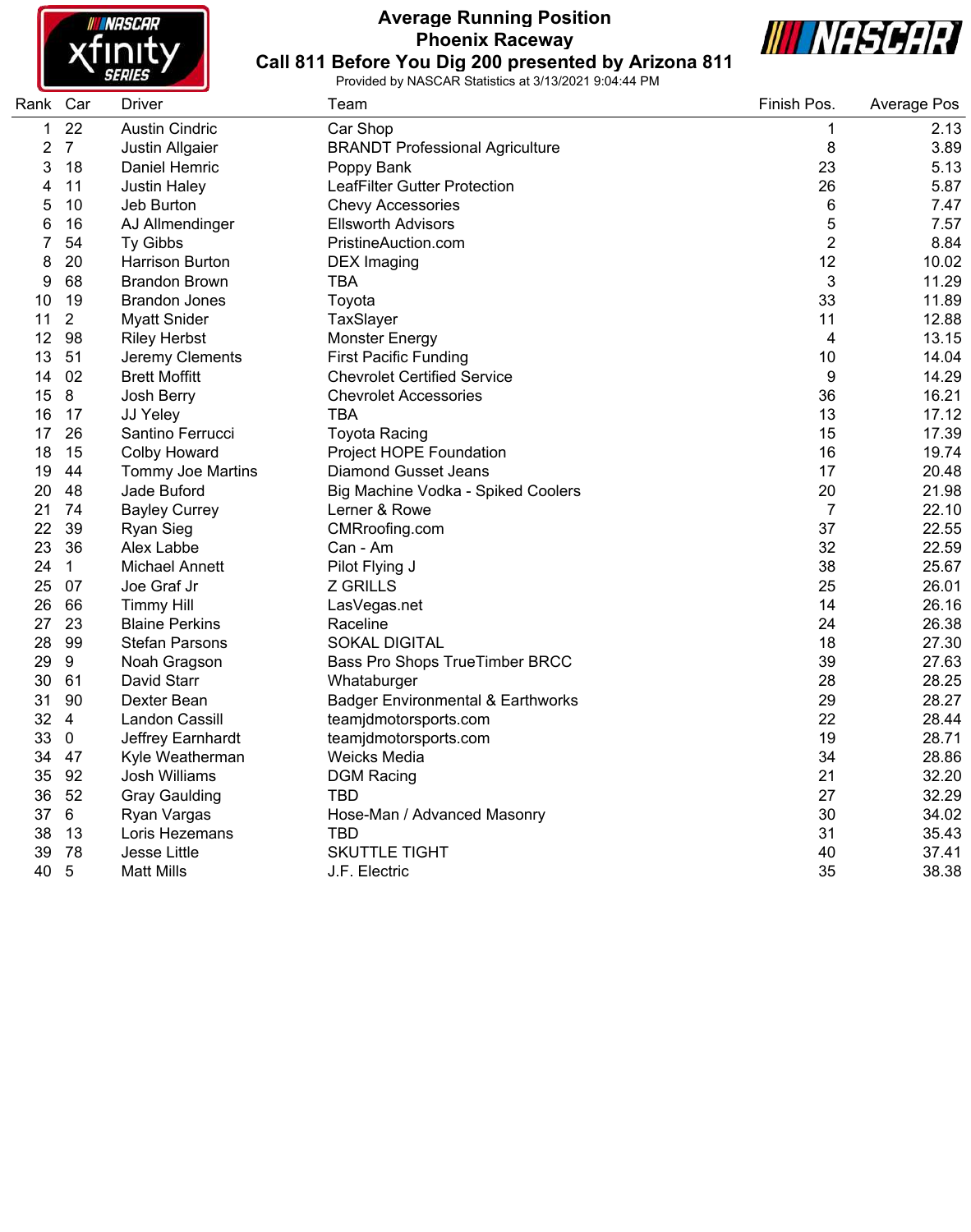

# **Closers Phoenix Raceway Call 811 Before You Dig 200 presented by Arizona 811**



| Rank Car |                | <b>Driver</b>            | Team                                         | Closing Pos.   | Finish Pos.    | Gained                  |
|----------|----------------|--------------------------|----------------------------------------------|----------------|----------------|-------------------------|
| 1        | 66             | <b>Timmy Hill</b>        | LasVegas.net                                 | 23             | 14             | 9                       |
| 2        | 20             | <b>Harrison Burton</b>   | <b>DEX Imaging</b>                           | 20             | 12             | 8                       |
| 3        | 99             | <b>Stefan Parsons</b>    | <b>SOKAL DIGITAL</b>                         | 26             | 18             | 8                       |
| 4        | 98             | <b>Riley Herbst</b>      | <b>Monster Energy</b>                        | 11             | 4              | $\overline{7}$          |
| 5        | $\overline{2}$ | <b>Myatt Snider</b>      | TaxSlayer                                    | 18             | 11             | $\boldsymbol{7}$        |
| 6        | 68             | <b>Brandon Brown</b>     | <b>TBA</b>                                   | 9              | 3              | 6                       |
| 7        | 74             | <b>Bayley Currey</b>     | Lerner & Rowe                                | 12             | $\overline{7}$ | 5                       |
| 8        | 4              | Landon Cassill           | teamjdmotorsports.com                        | 27             | 22             | $\mathbf 5$             |
| 9        | 02             | <b>Brett Moffitt</b>     | <b>Chevrolet Certified Service</b>           | 13             | 9              | $\overline{\mathbf{4}}$ |
| 10       | 48             | Jade Buford              | Big Machine Vodka - Spiked Coolers           | 24             | 20             | 4                       |
| 11       | 54             | Ty Gibbs                 | PristineAuction.com                          | 5              | $\overline{2}$ | 3                       |
| 12       | 16             | AJ Allmendinger          | <b>Ellsworth Advisors</b>                    | $\overline{7}$ | 5              | $\sqrt{2}$              |
| 13       | 0              | Jeffrey Earnhardt        | teamjdmotorsports.com                        | 21             | 19             | $\overline{\mathbf{c}}$ |
| 14       | 52             | <b>Gray Gaulding</b>     | <b>TBD</b>                                   | 29             | 27             | $\overline{\mathbf{c}}$ |
| 15       | 23             | <b>Blaine Perkins</b>    | Raceline                                     | 25             | 24             | $\mathbf{1}$            |
| 16       | 90             | Dexter Bean              | <b>Badger Environmental &amp; Earthworks</b> | 30             | 29             | 1                       |
| 17       | 6              | Ryan Vargas              | Hose-Man / Advanced Masonry                  | 31             | 30             | 1                       |
| 18       | 13             | Loris Hezemans           | <b>TBD</b>                                   | 32             | 31             | 1                       |
| 19       | 47             | Kyle Weatherman          | Weicks Media                                 | 35             | 34             | $\mathbf 1$             |
| 20       | $\overline{5}$ | <b>Matt Mills</b>        | J.F. Electric                                | 36             | 35             | $\mathbf{1}$            |
| 21       | 22             | <b>Austin Cindric</b>    | Car Shop                                     | 1              | 1              | 0                       |
| 22       | 10             | Jeb Burton               | <b>Chevy Accessories</b>                     | 6              | 6              | 0                       |
| 23       | 15             | <b>Colby Howard</b>      | Project HOPE Foundation                      | 16             | 16             | 0                       |
| 24       | 61             | David Starr              | Whataburger                                  | 28             | 28             | 0                       |
| 25       | 19             | <b>Brandon Jones</b>     | Toyota                                       | 33             | 33             | 0                       |
| 26       | 39             | <b>Ryan Sieg</b>         | CMRroofing.com                               | 37             | 37             | 0                       |
| 27       | $\mathbf{1}$   | <b>Michael Annett</b>    | Pilot Flying J                               | 38             | 38             | 0                       |
| 28       | 9              | Noah Gragson             | Bass Pro Shops TrueTimber BRCC               | 39             | 39             | 0                       |
| 29       | 78             | Jesse Little             | <b>SKUTTLE TIGHT</b>                         | 40             | 40             | 0                       |
| 30       | 26             | Santino Ferrucci         | <b>Toyota Racing</b>                         | 14             | 15             | $-1$                    |
| 31       | 51             | Jeremy Clements          | <b>First Pacific Funding</b>                 | 8              | 10             | $-2$                    |
| 32       | 44             | <b>Tommy Joe Martins</b> | <b>Diamond Gusset Jeans</b>                  | 15             | 17             | $-2$                    |
| 33       | 92             | Josh Williams            | <b>DGM Racing</b>                            | 19             | 21             | $-2$                    |
| 34       | 8              | Josh Berry               | <b>Chevrolet Accessories</b>                 | 34             | 36             | $-2$                    |
| 35       | 17             | JJ Yeley                 | <b>TBA</b>                                   | 10             | 13             | $-3$                    |
| 36       | 07             | Joe Graf Jr              | <b>Z GRILLS</b>                              | 22             | 25             | $-3$                    |
| 37       | $\overline{7}$ | Justin Allgaier          | <b>BRANDT Professional Agriculture</b>       | $\overline{2}$ | 8              | $-6$                    |
| 38       | 36             | Alex Labbe               | Can - Am                                     | 17             | 32             | $-15$                   |
| 39       | 18             | Daniel Hemric            | Poppy Bank                                   | 4              | 23             | $-19$                   |
| 40       | 11             | <b>Justin Haley</b>      | LeafFilter Gutter Protection                 | 3              | 26             | $-23$                   |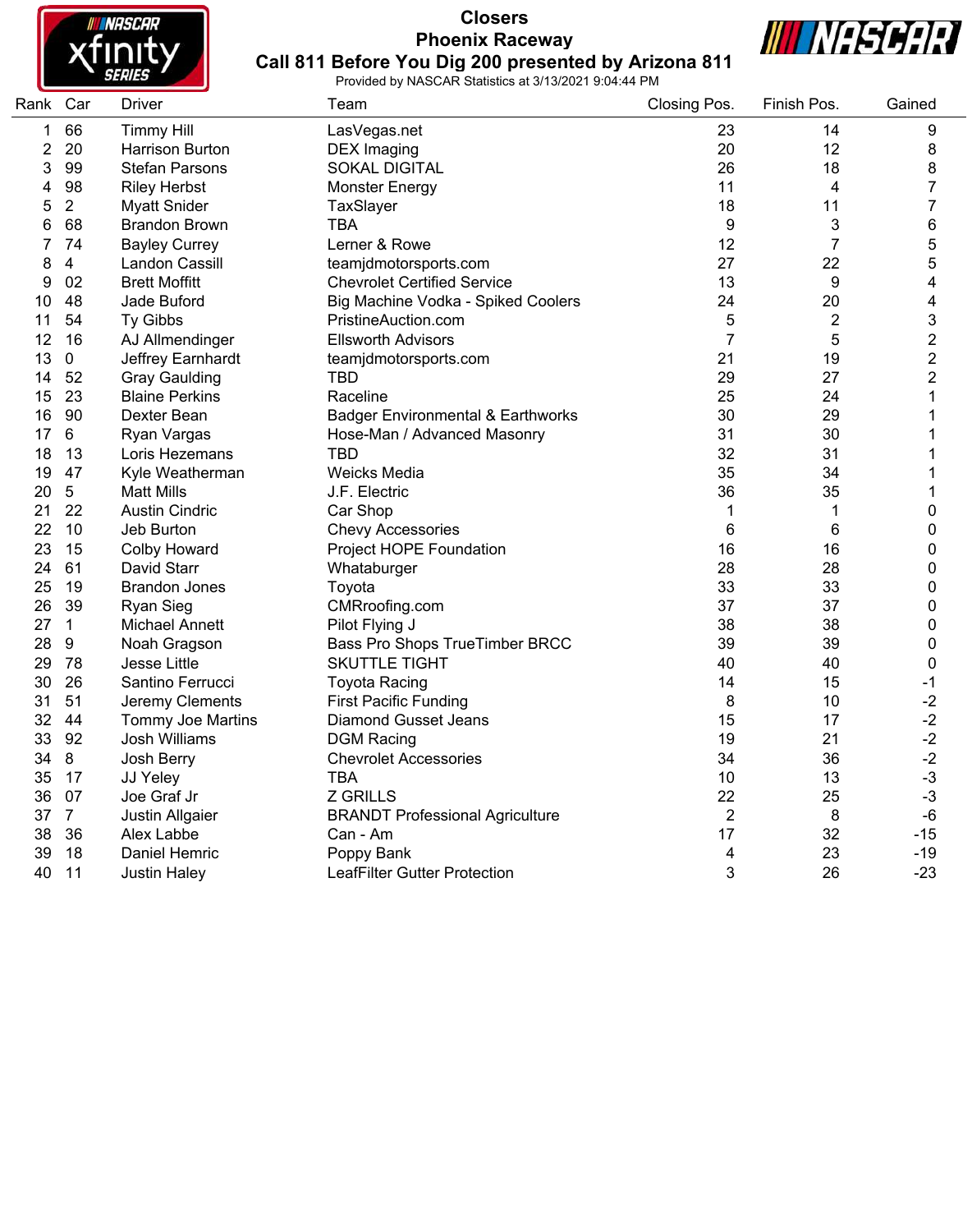

# **Driver Rating Phoenix Raceway Call 811 Before You Dig 200 presented by Arizona 811**



| Rank Car |                  | Driver                   | Team                                         | Finish Pos.    | <b>Driver Rating</b> |
|----------|------------------|--------------------------|----------------------------------------------|----------------|----------------------|
| 1        | 22               | <b>Austin Cindric</b>    | Car Shop                                     | 1              | 150.0                |
| 2        | $\overline{7}$   | Justin Allgaier          | <b>BRANDT Professional Agriculture</b>       | 8              | 123.5                |
| 3        | 18               | Daniel Hemric            | Poppy Bank                                   | 23             | 104.2                |
| 4        | 10               | Jeb Burton               | <b>Chevy Accessories</b>                     | 6              | 102.7                |
| 5        | 16               | AJ Allmendinger          | <b>Ellsworth Advisors</b>                    | 5              | 100.7                |
| 6        | 54               | Ty Gibbs                 | PristineAuction.com                          | $\overline{2}$ | 100.6                |
| 7        | 11               | <b>Justin Haley</b>      | LeafFilter Gutter Protection                 | 26             | 96.6                 |
| 8        | 68               | <b>Brandon Brown</b>     | TBA                                          | 3              | 93.5                 |
| 9        | 20               | <b>Harrison Burton</b>   | <b>DEX</b> Imaging                           | 12             | 93.2                 |
| 10       | 19               | <b>Brandon Jones</b>     | Toyota                                       | 33             | 91.3                 |
| 11       | 98               | <b>Riley Herbst</b>      | Monster Energy                               | 4              | 89.7                 |
| 12       | 2                | <b>Myatt Snider</b>      | TaxSlayer                                    | 11             | 84.0                 |
| 13       | 02               | <b>Brett Moffitt</b>     | <b>Chevrolet Certified Service</b>           | 9              | 83.7                 |
| 14       | 51               | Jeremy Clements          | <b>First Pacific Funding</b>                 | 10             | 80.5                 |
| 15       | 8                | Josh Berry               | <b>Chevrolet Accessories</b>                 | 36             | 79.0                 |
| 16       | 17               | JJ Yeley                 | TBA                                          | 13             | 74.3                 |
| 17       | 26               | Santino Ferrucci         | <b>Toyota Racing</b>                         | 15             | 74.2                 |
| 18       | 74               | <b>Bayley Currey</b>     | Lerner & Rowe                                | $\overline{7}$ | 73.0                 |
| 19       | $\boldsymbol{9}$ | Noah Gragson             | Bass Pro Shops TrueTimber BRCC               | 39             | 69.7                 |
| 20       | 15               | <b>Colby Howard</b>      | Project HOPE Foundation                      | 16             | 67.2                 |
| 21       | 44               | <b>Tommy Joe Martins</b> | <b>Diamond Gusset Jeans</b>                  | 17             | 66.7                 |
| 22       | 48               | Jade Buford              | Big Machine Vodka - Spiked Coolers           | 20             | 62.2                 |
| 23       | 66               | <b>Timmy Hill</b>        | LasVegas.net                                 | 14             | 62.0                 |
| 24       | 39               | <b>Ryan Sieg</b>         | CMRroofing.com                               | 37             | 62.0                 |
| 25       | $\mathbf{1}$     | <b>Michael Annett</b>    | Pilot Flying J                               | 38             | 55.0                 |
| 26       | 36               | Alex Labbe               | Can - Am                                     | 32             | 53.7                 |
| 27       | 99               | <b>Stefan Parsons</b>    | <b>SOKAL DIGITAL</b>                         | 18             | 52.5                 |
| 28       | 23               | <b>Blaine Perkins</b>    | Raceline                                     | 24             | 51.8                 |
| 29       | 07               | Joe Graf Jr              | <b>Z GRILLS</b>                              | 25             | 51.8                 |
| 30       | $\overline{4}$   | Landon Cassill           | teamjdmotorsports.com                        | 22             | 50.7                 |
| 31       | 47               | Kyle Weatherman          | Weicks Media                                 | 34             | 49.2                 |
| 32       | $\mathbf 0$      | Jeffrey Earnhardt        | teamjdmotorsports.com                        | 19             | 47.5                 |
| 33       | 90               | Dexter Bean              | <b>Badger Environmental &amp; Earthworks</b> | 29             | 42.8                 |
| 34       | 92               | <b>Josh Williams</b>     | <b>DGM Racing</b>                            | 21             | 42.3                 |
| 35       | 61               | David Starr              | Whataburger                                  | 28             | 40.0                 |
| 36       | 52               | <b>Gray Gaulding</b>     | TBD                                          | 27             | 36.7                 |
| 37       | 6                | Ryan Vargas              | Hose-Man / Advanced Masonry                  | 30             | 34.8                 |
| 38       | 13               | Loris Hezemans           | <b>TBD</b>                                   | 31             | 30.8                 |
| 39       | 78               | Jesse Little             | <b>SKUTTLE TIGHT</b>                         | 40             | 28.3                 |
| 40       | 5                | <b>Matt Mills</b>        | J.F. Electric                                | 35             | 27.3                 |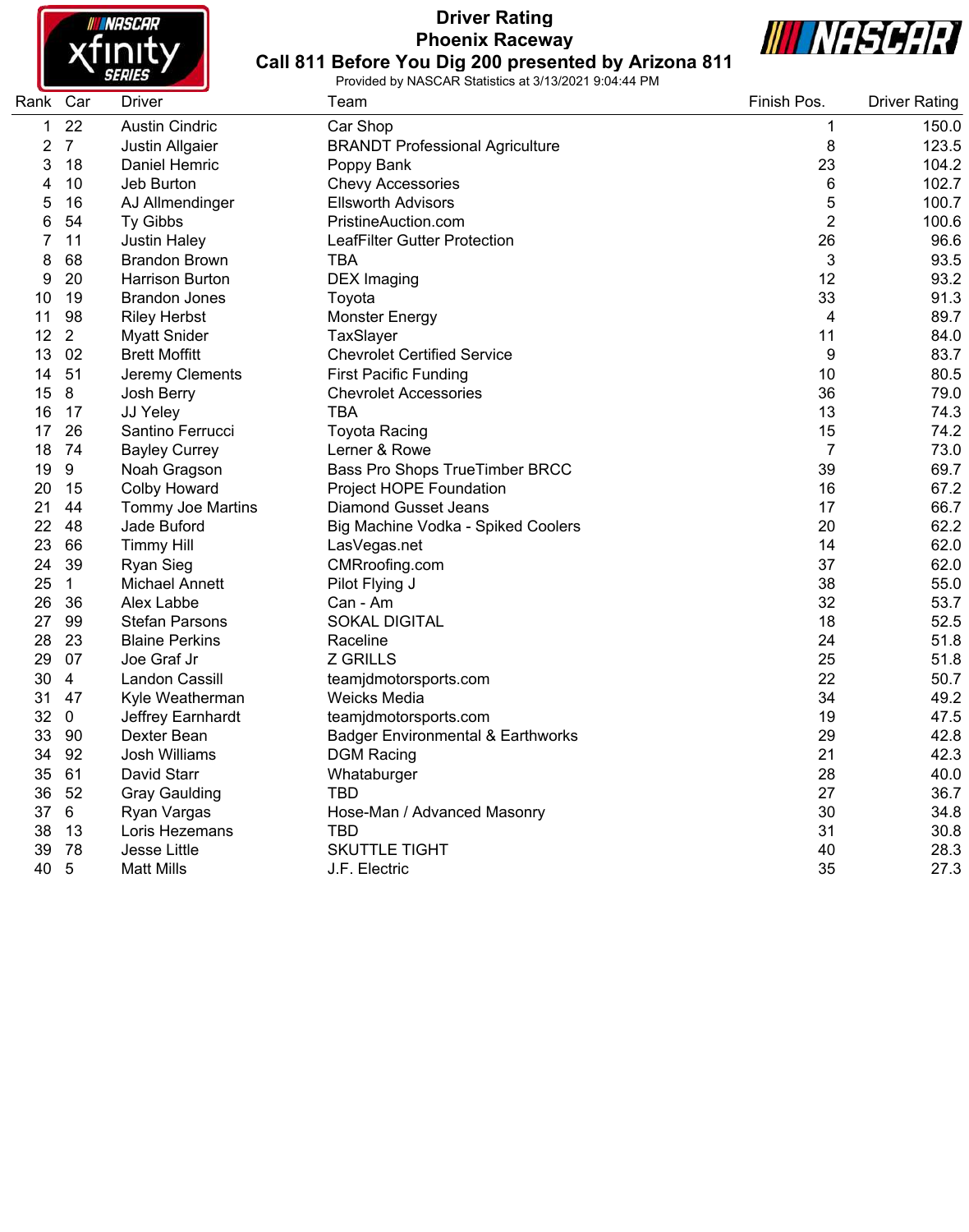

# **Fastest Drivers Early In A Run Phoenix Raceway Call 811 Before You Dig 200 presented by Arizona 811**



| Rank Car |                | <b>Driver</b>            | Team                                         | Laps | Finish Pos.    | Speed   |
|----------|----------------|--------------------------|----------------------------------------------|------|----------------|---------|
| 1        | 22             | <b>Austin Cindric</b>    | Car Shop                                     | 200  | 1              | 129.684 |
| 2        | $\overline{7}$ | Justin Allgaier          | <b>BRANDT Professional Agriculture</b>       | 200  | 8              | 128.989 |
| 3        | 18             | Daniel Hemric            | Poppy Bank                                   | 200  | 23             | 128.929 |
| 4        | 11             | <b>Justin Haley</b>      | LeafFilter Gutter Protection                 | 199  | 26             | 128.588 |
| 5        | 10             | Jeb Burton               | <b>Chevy Accessories</b>                     | 200  | 6              | 128.265 |
| 6        | 16             | AJ Allmendinger          | <b>Ellsworth Advisors</b>                    | 200  | 5              | 128.255 |
|          | 20             | <b>Harrison Burton</b>   | DEX Imaging                                  | 200  | 12             | 127.559 |
| 8        | 54             | <b>Ty Gibbs</b>          | PristineAuction.com                          | 200  | $\overline{2}$ | 127.307 |
| 9        | 68             | <b>Brandon Brown</b>     | <b>TBA</b>                                   | 200  | 3              | 126.885 |
| 10       | 02             | <b>Brett Moffitt</b>     | <b>Chevrolet Certified Service</b>           | 200  | 9              | 126.598 |
| 11       | 2              | <b>Myatt Snider</b>      | TaxSlayer                                    | 200  | 11             | 126.370 |
| 12       | 98             | <b>Riley Herbst</b>      | <b>Monster Energy</b>                        | 200  | 4              | 126.313 |
| 13       | 51             | Jeremy Clements          | <b>First Pacific Funding</b>                 | 200  | 10             | 126.264 |
| 14       | 26             | Santino Ferrucci         | <b>Toyota Racing</b>                         | 200  | 15             | 126.056 |
| 15       | 17             | JJ Yeley                 | TBA                                          | 200  | 13             | 125.001 |
| 16       | 15             | <b>Colby Howard</b>      | Project HOPE Foundation                      | 200  | 16             | 124.979 |
| 17       | 48             | Jade Buford              | Big Machine Vodka - Spiked Coolers           | 200  | 20             | 124.927 |
| 18       | 44             | <b>Tommy Joe Martins</b> | <b>Diamond Gusset Jeans</b>                  | 200  | 17             | 124.613 |
| 19       | 74             | <b>Bayley Currey</b>     | Lerner & Rowe                                | 200  | $\overline{7}$ | 124.269 |
| 20       | 66             | <b>Timmy Hill</b>        | LasVegas.net                                 | 200  | 14             | 124.200 |
| 21       | 99             | <b>Stefan Parsons</b>    | <b>SOKAL DIGITAL</b>                         | 200  | 18             | 124.026 |
| 22       | 61             | David Starr              | Whataburger                                  | 199  | 28             | 123.985 |
| 23       | 07             | Joe Graf Jr              | <b>Z GRILLS</b>                              | 200  | 25             | 123.628 |
| 24       | 23             | <b>Blaine Perkins</b>    | Raceline                                     | 200  | 24             | 123.496 |
| 25       | 92             | <b>Josh Williams</b>     | <b>DGM Racing</b>                            | 200  | 21             | 123.460 |
| 26       | 90             | Dexter Bean              | <b>Badger Environmental &amp; Earthworks</b> | 198  | 29             | 123.357 |
| 27       | 4              | Landon Cassill           | teamjdmotorsports.com                        | 200  | 22             | 123.327 |
| 28       | 0              | Jeffrey Earnhardt        | teamjdmotorsports.com                        | 200  | 19             | 123.065 |
| 29       | 52             | <b>Gray Gaulding</b>     | <b>TBD</b>                                   | 199  | 27             | 122.507 |
| 30       | 6              | Ryan Vargas              | Hose-Man / Advanced Masonry                  | 197  | 30             | 122.091 |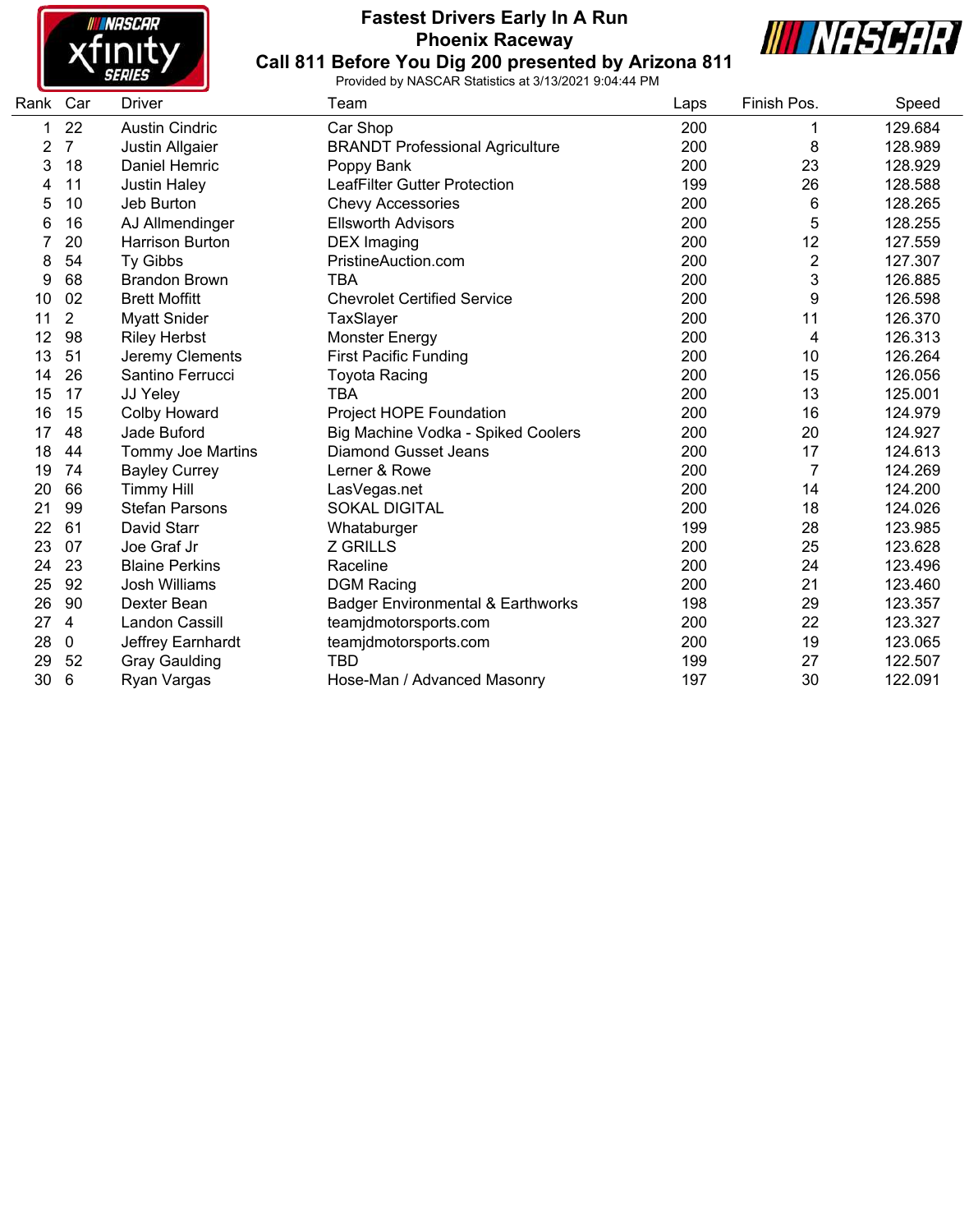

# **Fastest Drivers Late In A Run Phoenix Raceway Call 811 Before You Dig 200 presented by Arizona 811**



| Rank | Car            | Driver                   | Team                                         | Laps | Finish Pos. | Speed   |
|------|----------------|--------------------------|----------------------------------------------|------|-------------|---------|
|      | 22             | <b>Austin Cindric</b>    | Car Shop                                     | 200  | 1           | 128.403 |
| 2    | 20             | <b>Harrison Burton</b>   | <b>DEX</b> Imaging                           | 200  | 12          | 128.102 |
| 3    | 18             | <b>Daniel Hemric</b>     | Poppy Bank                                   | 200  | 23          | 128.051 |
| 4    | 7              | Justin Allgaier          | <b>BRANDT Professional Agriculture</b>       | 200  | 8           | 127.971 |
| 5    | 11             | <b>Justin Haley</b>      | <b>LeafFilter Gutter Protection</b>          | 199  | 26          | 127.382 |
| 6    | 54             | Ty Gibbs                 | PristineAuction.com                          | 200  | 2           | 127.260 |
| 7    | 10             | Jeb Burton               | <b>Chevy Accessories</b>                     | 200  | 6           | 127.224 |
| 8    | 16             | AJ Allmendinger          | <b>Ellsworth Advisors</b>                    | 200  | 5           | 126.490 |
| 9    | 51             | Jeremy Clements          | <b>First Pacific Funding</b>                 | 200  | 10          | 125.692 |
| 10   | 98             | <b>Riley Herbst</b>      | <b>Monster Energy</b>                        | 200  | 4           | 125.655 |
| 11   | $\overline{2}$ | <b>Myatt Snider</b>      | TaxSlayer                                    | 200  | 11          | 125.592 |
| 12   | 17             | JJ Yeley                 | <b>TBA</b>                                   | 200  | 13          | 125.477 |
| 13   | 68             | <b>Brandon Brown</b>     | <b>TBA</b>                                   | 200  | 3           | 125.178 |
| 14   | 66             | <b>Timmy Hill</b>        | LasVegas.net                                 | 200  | 14          | 125.104 |
| 15   | 02             | <b>Brett Moffitt</b>     | <b>Chevrolet Certified Service</b>           | 200  | 9           | 124.747 |
| 16   | 74             | <b>Bayley Currey</b>     | Lerner & Rowe                                | 200  | 7           | 124.655 |
| 17   | 4              | Landon Cassill           | teamjdmotorsports.com                        | 200  | 22          | 124.320 |
| 18   | 44             | <b>Tommy Joe Martins</b> | <b>Diamond Gusset Jeans</b>                  | 200  | 17          | 124.290 |
| 19   | 26             | Santino Ferrucci         | <b>Toyota Racing</b>                         | 200  | 15          | 124.214 |
| 20   | 92             | <b>Josh Williams</b>     | <b>DGM Racing</b>                            | 200  | 21          | 123.955 |
| 21   | 15             | Colby Howard             | Project HOPE Foundation                      | 200  | 16          | 123.942 |
| 22   | 99             | <b>Stefan Parsons</b>    | <b>SOKAL DIGITAL</b>                         | 200  | 18          | 123.639 |
| 23   | 90             | Dexter Bean              | <b>Badger Environmental &amp; Earthworks</b> | 198  | 29          | 123.327 |
| 24   | 07             | Joe Graf Jr              | <b>Z GRILLS</b>                              | 200  | 25          | 123.187 |
| 25   | 48             | Jade Buford              | Big Machine Vodka - Spiked Coolers           | 200  | 20          | 122.846 |
| 26   | 0              | Jeffrey Earnhardt        | teamjdmotorsports.com                        | 200  | 19          | 122.827 |
| 27   | 23             | <b>Blaine Perkins</b>    | Raceline                                     | 200  | 24          | 122.584 |
| 28   | 61             | David Starr              | Whataburger                                  | 199  | 28          | 119.717 |
| 29   | 52             | <b>Gray Gaulding</b>     | TBD                                          | 199  | 27          | 116.807 |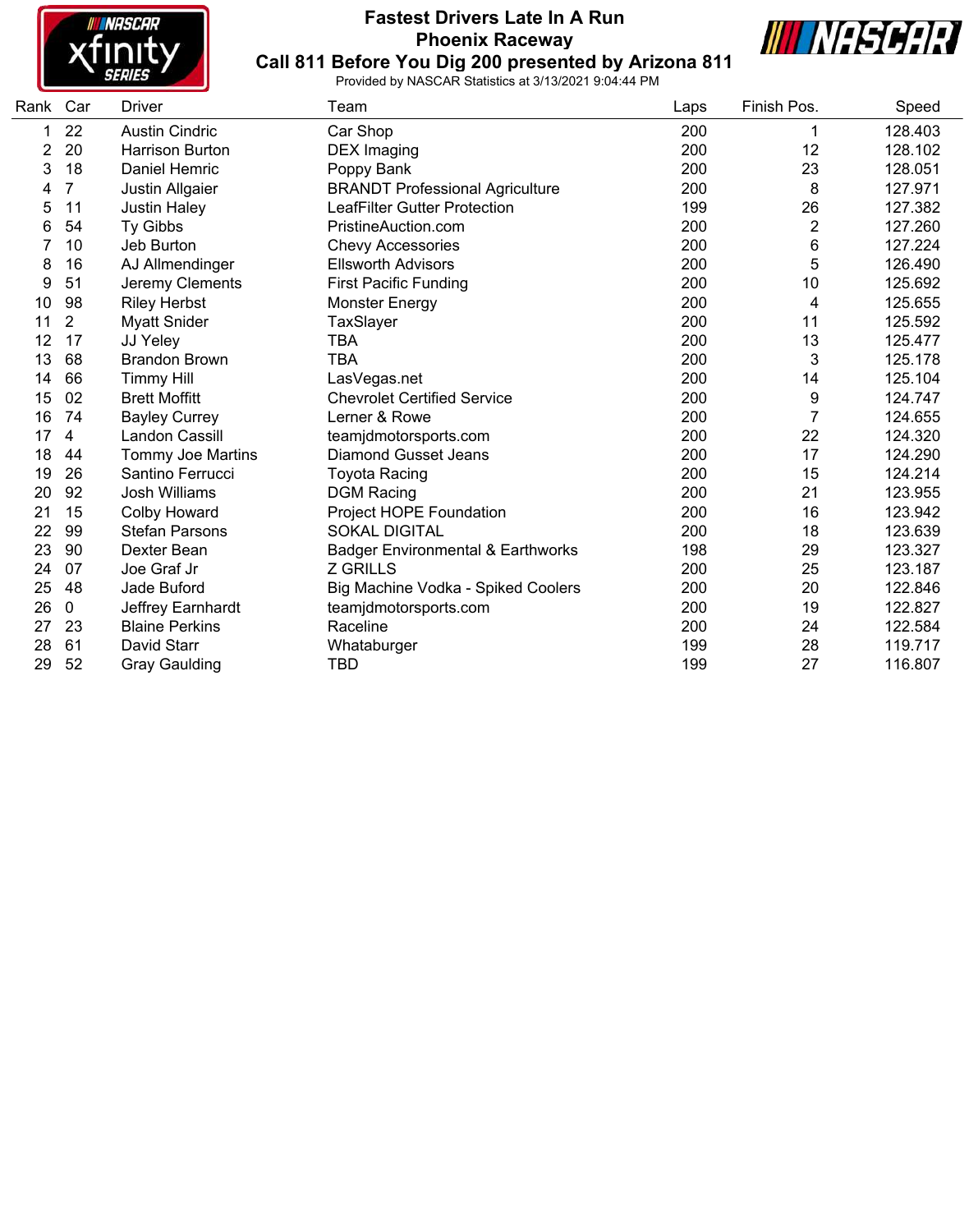

# **Fastest Laps Run Phoenix Raceway Call 811 Before You Dig 200 presented by Arizona 811**



| Rank Car       |     | Driver                 | Team                                   | Percentage | Finish Pos. | Laps |
|----------------|-----|------------------------|----------------------------------------|------------|-------------|------|
|                | -22 | Austin Cindric         | Car Shop                               | 42.3       |             | 47   |
| 2 <sub>7</sub> |     | Justin Allgaier        | <b>BRANDT Professional Agriculture</b> | 30.6       | 8           | 34   |
| 3.             | -18 | Daniel Hemric          | Poppy Bank                             | 9.0        | 23          | 10   |
| 4              | -20 | <b>Harrison Burton</b> | DEX Imaging                            | 8.1        | 12          | 9    |
| 5              | -19 | Brandon Jones          | Toyota                                 | 8.1        | 33          | 9    |
|                | 69  | Noah Gragson           | Bass Pro Shops TrueTimber BRCC         | 5.4        | 39          | 6    |
|                | -54 | Ty Gibbs               | PristineAuction.com                    | 4.5        | າ           | 5    |
| 8              | -11 | <b>Justin Haley</b>    | LeafFilter Gutter Protection           | 1.8        | 26          |      |
| 98             |     | Josh Berry             | <b>Chevrolet Accessories</b>           | 0.9        | 36          |      |
|                |     |                        |                                        |            |             |      |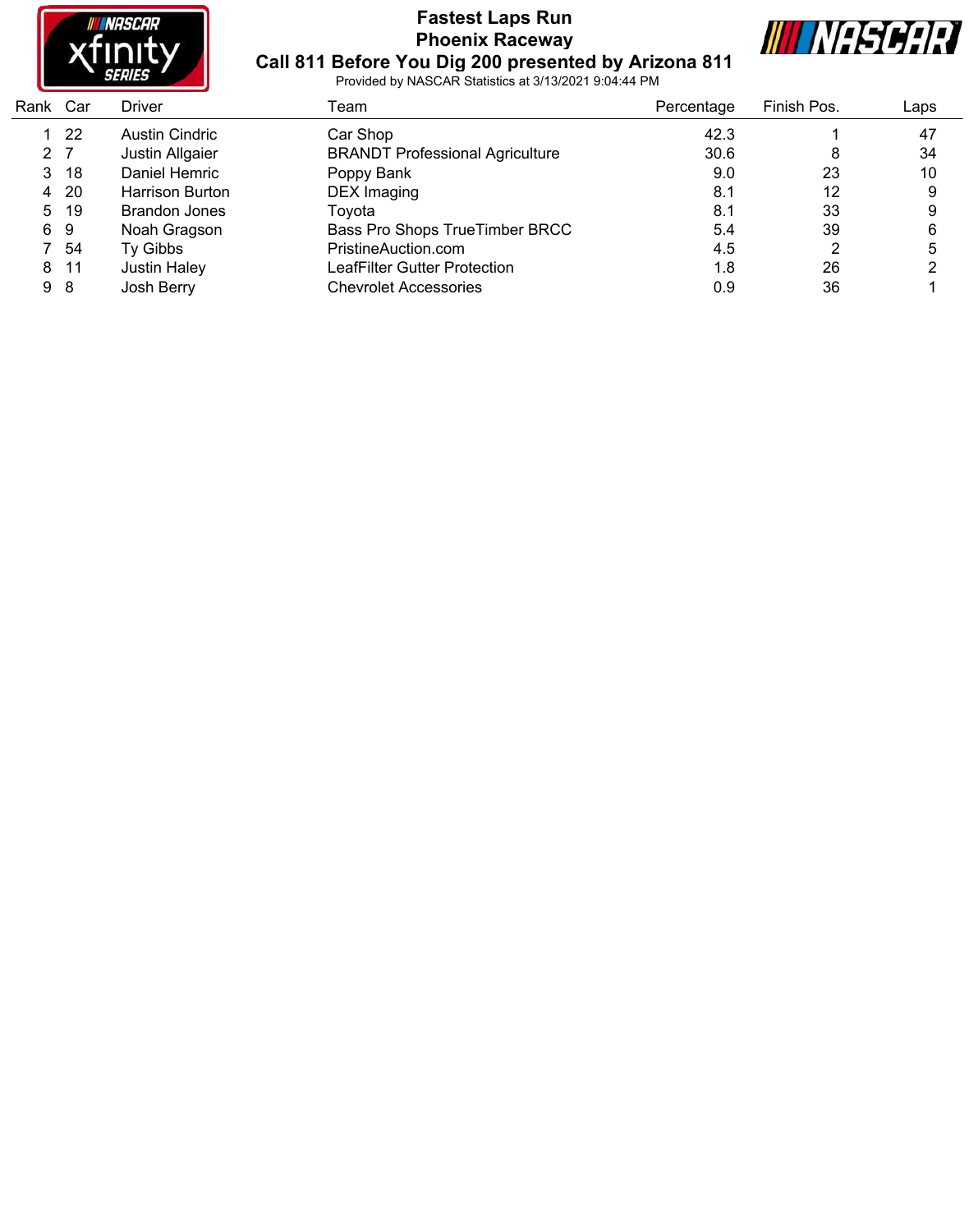

#### **Fastest on Restarts Phoenix Raceway Call 811 Before You Dig 200 presented by Arizona 811**



| Rank Car       |                | <b>Driver</b>            | Team                                         | Finish Pos.             | Average Speed |
|----------------|----------------|--------------------------|----------------------------------------------|-------------------------|---------------|
| $\mathbf{1}$   | 22             | <b>Austin Cindric</b>    | Car Shop                                     | 1                       | 128.489       |
| $\overline{2}$ | $\overline{7}$ | Justin Allgaier          | <b>BRANDT Professional Agriculture</b>       | 8                       | 128.131       |
| 3              | 19             | <b>Brandon Jones</b>     | Toyota                                       | 33                      | 127.736       |
| 4              | 9              | Noah Gragson             | Bass Pro Shops TrueTimber BRCC               | 39                      | 127.526       |
| 5              | 11             | <b>Justin Haley</b>      | LeafFilter Gutter Protection                 | 26                      | 127.472       |
| 6              | 18             | Daniel Hemric            | Poppy Bank                                   | 23                      | 127.422       |
| 7              | 10             | Jeb Burton               | Chevy Accessories                            | 6                       | 127.341       |
| 8              | 54             | Ty Gibbs                 | PristineAuction.com                          | $\overline{c}$          | 127.134       |
| 9              | 16             | AJ Allmendinger          | <b>Ellsworth Advisors</b>                    | 5                       | 127.103       |
| 10             | $\bf 8$        | Josh Berry               | <b>Chevrolet Accessories</b>                 | 36                      | 127.090       |
| 11             | 20             | Harrison Burton          | <b>DEX</b> Imaging                           | 12                      | 126.956       |
| 12             | $\mathbf{1}$   | <b>Michael Annett</b>    | Pilot Flying J                               | 38                      | 125.911       |
| 13             | 98             | <b>Riley Herbst</b>      | <b>Monster Energy</b>                        | $\overline{\mathbf{4}}$ | 125.735       |
| 14             | 68             | <b>Brandon Brown</b>     | <b>TBA</b>                                   | 3                       | 125.672       |
| 15             | 02             | <b>Brett Moffitt</b>     | <b>Chevrolet Certified Service</b>           | 9                       | 125.590       |
| 16             | $\mathbf{2}$   | <b>Myatt Snider</b>      | TaxSlayer                                    | 11                      | 125.559       |
| 17             | 51             | Jeremy Clements          | <b>First Pacific Funding</b>                 | 10                      | 125.509       |
| 18             | 17             | JJ Yeley                 | <b>TBA</b>                                   | 13                      | 125.088       |
| 19             | 39             | Ryan Sieg                | CMRroofing.com                               | 37                      | 125.026       |
| 20             | 26             | Santino Ferrucci         | <b>Toyota Racing</b>                         | 15                      | 124.725       |
| 21             | 74             | <b>Bayley Currey</b>     | Lerner & Rowe                                | $\overline{7}$          | 124.212       |
| 22             | 36             | Alex Labbe               | Can - Am                                     | 32                      | 124.161       |
| 23             | 15             | <b>Colby Howard</b>      | Project HOPE Foundation                      | 16                      | 124.157       |
| 24             | 44             | <b>Tommy Joe Martins</b> | <b>Diamond Gusset Jeans</b>                  | 17                      | 124.122       |
| 25             | 48             | Jade Buford              | Big Machine Vodka - Spiked Coolers           | 20                      | 123.884       |
| 26             | 66             | <b>Timmy Hill</b>        | LasVegas.net                                 | 14                      | 123.800       |
| 27             | 99             | <b>Stefan Parsons</b>    | <b>SOKAL DIGITAL</b>                         | 18                      | 123.598       |
| 28             | 23             | <b>Blaine Perkins</b>    | Raceline                                     | 24                      | 123.284       |
| 29             | $\overline{4}$ | Landon Cassill           | teamjdmotorsports.com                        | 22                      | 123.145       |
| 30             | 07             | Joe Graf Jr              | <b>Z GRILLS</b>                              | 25                      | 122.904       |
| 31             | $\mathbf 0$    | Jeffrey Earnhardt        | teamjdmotorsports.com                        | 19                      | 122.710       |
| 32             | 78             | Jesse Little             | <b>SKUTTLE TIGHT</b>                         | 40                      | 122.601       |
| 33             | 90             | Dexter Bean              | <b>Badger Environmental &amp; Earthworks</b> | 29                      | 122.526       |
| 34             | 61             | David Starr              | Whataburger                                  | 28                      | 122.322       |
| 35             | 52             | <b>Gray Gaulding</b>     | <b>TBD</b>                                   | 27                      | 121.220       |
| 36             | 13             | Loris Hezemans           | <b>TBD</b>                                   | 31                      | 119.833       |
| 37             | 6              | Ryan Vargas              | Hose-Man / Advanced Masonry                  | 30                      | 119.602       |
| 38             | $\sqrt{5}$     | <b>Matt Mills</b>        | J.F. Electric                                | 35                      | 119.287       |
| 39             | 92             | <b>Josh Williams</b>     | <b>DGM Racing</b>                            | 21                      | 114.757       |
| 40             | 47             | Kyle Weatherman          | Weicks Media                                 | 34                      | 99.549        |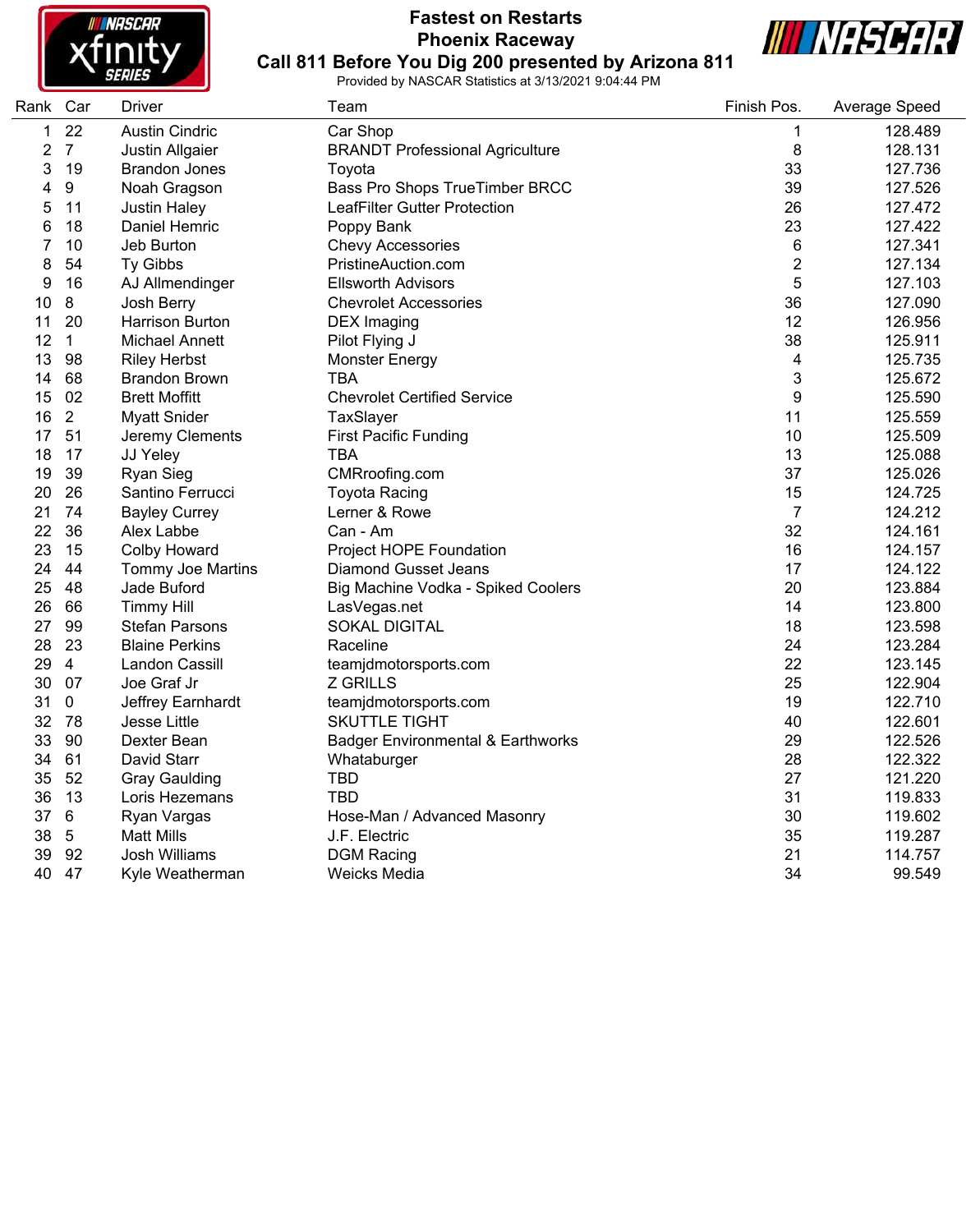

# **Green Flag Passes Phoenix Raceway**



**Call 811 Before You Dig 200 presented by Arizona 811** Provided by NASCAR Statistics at 3/13/2021 9:04:44 PM

| Rank        | Car            | Driver                | Team                                         | Finish Pos.    | <b>Green Flag Passes</b> |
|-------------|----------------|-----------------------|----------------------------------------------|----------------|--------------------------|
| $\mathbf 1$ | 02             | <b>Brett Moffitt</b>  | <b>Chevrolet Certified Service</b>           | 9              | 97                       |
| 2           | 48             | Jade Buford           | Big Machine Vodka - Spiked Coolers           | 20             | 82                       |
| 3           | 17             | JJ Yeley              | <b>TBA</b>                                   | 13             | 76                       |
| 4           | 54             | Ty Gibbs              | PristineAuction.com                          | $\overline{2}$ | 72                       |
| 5           | 99             | <b>Stefan Parsons</b> | <b>SOKAL DIGITAL</b>                         | 18             | 71                       |
| 6           | 98             | <b>Riley Herbst</b>   | <b>Monster Energy</b>                        | 4              | 68                       |
| 7           | 74             | <b>Bayley Currey</b>  | Lerner & Rowe                                | $\overline{7}$ | 68                       |
| 8           | 20             | Harrison Burton       | <b>DEX</b> Imaging                           | 12             | 67                       |
| 9           | $\overline{2}$ | <b>Myatt Snider</b>   | TaxSlayer                                    | 11             | 66                       |
| 10          | 66             | <b>Timmy Hill</b>     | LasVegas.net                                 | 14             | 62                       |
| 11          | 23             | <b>Blaine Perkins</b> | Raceline                                     | 24             | 60                       |
| 12          | 68             | <b>Brandon Brown</b>  | <b>TBA</b>                                   | 3              | 58                       |
| 13          | 26             | Santino Ferrucci      | <b>Toyota Racing</b>                         | 15             | 56                       |
| 14          | 36             | Alex Labbe            | Can - Am                                     | 32             | 52                       |
| 15          | 61             | David Starr           | Whataburger                                  | 28             | 51                       |
| 16          | 39             | Ryan Sieg             | CMRroofing.com                               | 37             | 50                       |
| 17          | 07             | Joe Graf Jr           | <b>Z GRILLS</b>                              | 25             | 48                       |
| 18          | 15             | <b>Colby Howard</b>   | Project HOPE Foundation                      | 16             | 47                       |
| 19          | 44             | Tommy Joe Martins     | <b>Diamond Gusset Jeans</b>                  | 17             | 47                       |
| 20          | 10             | Jeb Burton            | <b>Chevy Accessories</b>                     | 6              | 44                       |
| 21          | 19             | <b>Brandon Jones</b>  | Toyota                                       | 33             | 44                       |
| 22          | 8              | Josh Berry            | <b>Chevrolet Accessories</b>                 | 36             | 44                       |
| 23          | 16             | AJ Allmendinger       | <b>Ellsworth Advisors</b>                    | 5              | 43                       |
| 24          | 51             | Jeremy Clements       | <b>First Pacific Funding</b>                 | 10             | 43                       |
| 25          | $\mathbf 0$    | Jeffrey Earnhardt     | teamjdmotorsports.com                        | 19             | 41                       |
| 26          | 47             | Kyle Weatherman       | Weicks Media                                 | 34             | 41                       |
| 27          | 92             | Josh Williams         | <b>DGM Racing</b>                            | 21             | 37                       |
| 28          | $\overline{4}$ | Landon Cassill        | teamjdmotorsports.com                        | 22             | 37                       |
| 29          | 18             | Daniel Hemric         | Poppy Bank                                   | 23             | 33                       |
| 30          | 11             | Justin Haley          | LeafFilter Gutter Protection                 | 26             | 30                       |
| 31          | 90             | Dexter Bean           | <b>Badger Environmental &amp; Earthworks</b> | 29             | 29                       |
| 32          | $\mathbf{1}$   | <b>Michael Annett</b> | Pilot Flying J                               | 38             | 24                       |
| 33          | $\overline{7}$ | Justin Allgaier       | <b>BRANDT Professional Agriculture</b>       | 8              | 21                       |
| 34          | 52             | <b>Gray Gaulding</b>  | <b>TBD</b>                                   | 27             | 18                       |
| 35          | 9              | Noah Gragson          | Bass Pro Shops TrueTimber BRCC               | 39             | 18                       |
| 36          | 22             | <b>Austin Cindric</b> | Car Shop                                     | 1              | 15                       |
|             | 37 78          | Jesse Little          | <b>SKUTTLE TIGHT</b>                         | 40             | 9                        |
| 38          | 6              | Ryan Vargas           | Hose-Man / Advanced Masonry                  | 30             | 8                        |
| 39          | $\overline{5}$ | <b>Matt Mills</b>     | J.F. Electric                                | 35             | 8                        |
| 40          | 13             | Loris Hezemans        | <b>TBD</b>                                   | 31             | 6                        |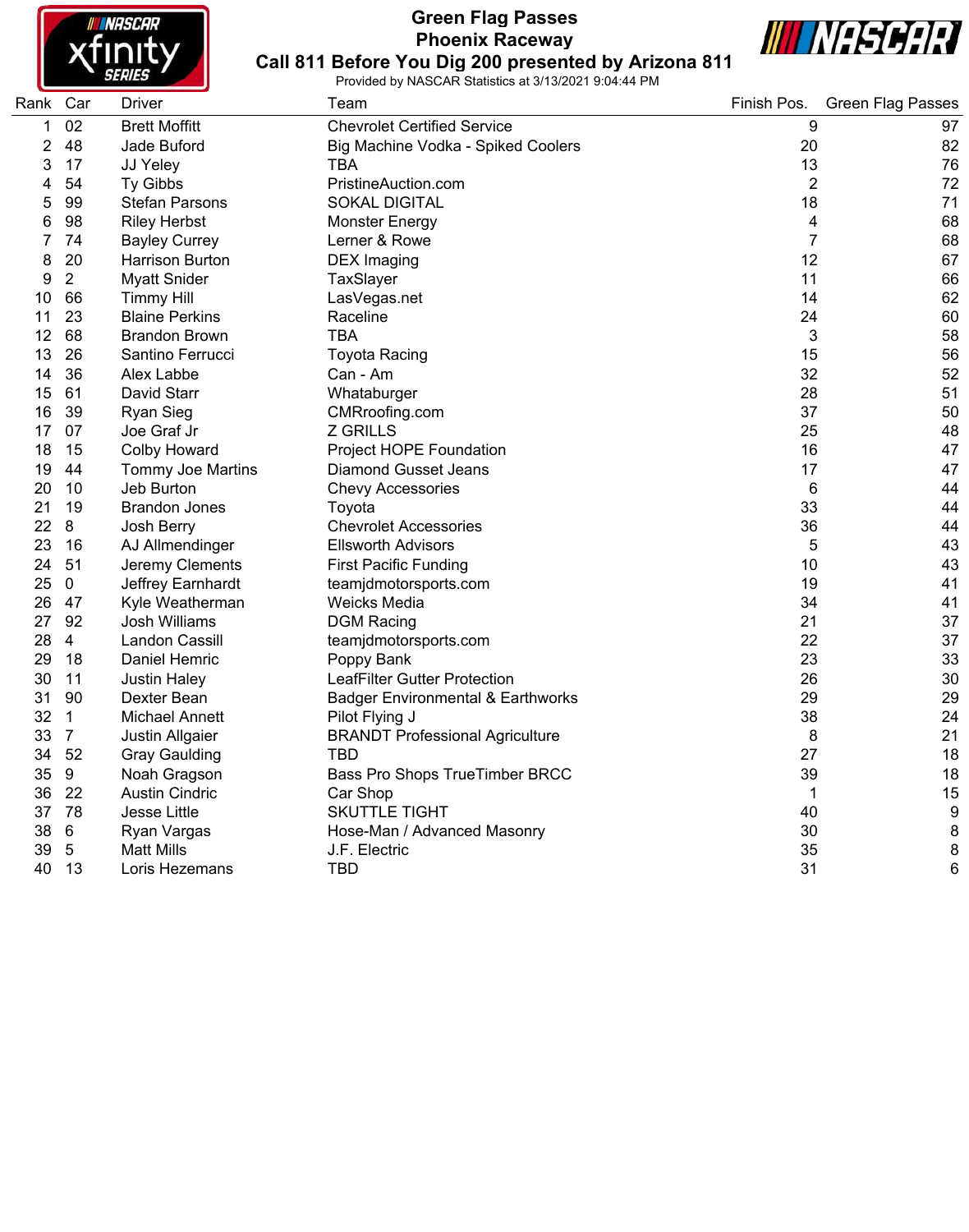

# **Green Flag Speed Phoenix Raceway**



**Call 811 Before You Dig 200 presented by Arizona 811** Provided by NASCAR Statistics at 3/13/2021 9:04:44 PM

| Rank Car |                  | Driver                   | Team                                   | Finish Pos.    | Green Flag Speed |
|----------|------------------|--------------------------|----------------------------------------|----------------|------------------|
| 1        | 22               | <b>Austin Cindric</b>    | Car Shop                               | 1              | 128.802          |
| 2        | $\overline{7}$   | Justin Allgaier          | <b>BRANDT Professional Agriculture</b> | 8              | 128.542          |
| 3        | 19               | <b>Brandon Jones</b>     | Toyota                                 | 33             | 128.053          |
| 4        | 11               | <b>Justin Haley</b>      | <b>LeafFilter Gutter Protection</b>    | 26             | 128.036          |
| 5        | 18               | Daniel Hemric            | Poppy Bank                             | 23             | 127.858          |
| 6        | 10               | Jeb Burton               | <b>Chevy Accessories</b>               | 6              | 127.770          |
| 7        | $\boldsymbol{9}$ | Noah Gragson             | Bass Pro Shops TrueTimber BRCC         | 39             | 127.728          |
| 8        | 54               | Ty Gibbs                 | PristineAuction.com                    | 2              | 127.534          |
| 9        | 16               | AJ Allmendinger          | <b>Ellsworth Advisors</b>              | 5              | 127.525          |
| 10       | 8                | Josh Berry               | <b>Chevrolet Accessories</b>           | 36             | 127.516          |
| 11       | 20               | <b>Harrison Burton</b>   | <b>DEX</b> Imaging                     | 12             | 127.428          |
| 12       | $\mathbf{1}$     | <b>Michael Annett</b>    | Pilot Flying J                         | 38             | 126.251          |
| 13       | 98               | <b>Riley Herbst</b>      | <b>Monster Energy</b>                  | 4              | 126.084          |
| 14       | 68               | <b>Brandon Brown</b>     | TBA                                    | 3              | 125.932          |
| 15       | 02               | <b>Brett Moffitt</b>     | <b>Chevrolet Certified Service</b>     | 9              | 125.922          |
| 16       | $\overline{2}$   | <b>Myatt Snider</b>      | TaxSlayer                              | 11             | 125.884          |
| 17       | 51               | Jeremy Clements          | <b>First Pacific Funding</b>           | 10             | 125.882          |
| 18       | 39               | <b>Ryan Sieg</b>         | CMRroofing.com                         | 37             | 125.677          |
| 19       | 17               | JJ Yeley                 | <b>TBA</b>                             | 13             | 125.482          |
| 20       | 26               | Santino Ferrucci         | <b>Toyota Racing</b>                   | 15             | 125.080          |
| 21       | 74               | <b>Bayley Currey</b>     | Lerner & Rowe                          | $\overline{7}$ | 124.643          |
| 22       | 44               | <b>Tommy Joe Martins</b> | <b>Diamond Gusset Jeans</b>            | 17             | 124.593          |
| 23       | 36               | Alex Labbe               | Can - Am                               | 32             | 124.570          |
| 24       | 15               | <b>Colby Howard</b>      | Project HOPE Foundation                | 16             | 124.526          |
| 25       | 66               | <b>Timmy Hill</b>        | LasVegas.net                           | 14             | 124.285          |
| 26       | 48               | Jade Buford              | Big Machine Vodka - Spiked Coolers     | 20             | 124.120          |
| 27       | 99               | <b>Stefan Parsons</b>    | <b>SOKAL DIGITAL</b>                   | 18             | 124.081          |
| 28       | 47               | Kyle Weatherman          | <b>Weicks Media</b>                    | 34             | 123.952          |
| 29       | 23               | <b>Blaine Perkins</b>    | Raceline                               | 24             | 123.587          |
| 30       | $\overline{4}$   | Landon Cassill           | teamjdmotorsports.com                  | 22             | 123.536          |
| 31       | 07               | Joe Graf Jr              | <b>Z GRILLS</b>                        | 25             | 123.381          |
| 32       | 92               | Josh Williams            | <b>DGM Racing</b>                      | 21             | 123.306          |
| 33       | $\pmb{0}$        | Jeffrey Earnhardt        | teamjdmotorsports.com                  | 19             | 123.074          |
| 34       | 90               | Dexter Bean              | Badger Environmental & Earthworks      | 29             | 122.891          |
| 35       | 78               | Jesse Little             | <b>SKUTTLE TIGHT</b>                   | 40             | 122.754          |
| 36       | 61               | David Starr              | Whataburger                            | 28             | 122.704          |
| 37       | 6                | Ryan Vargas              | Hose-Man / Advanced Masonry            | 30             | 121.900          |
| 38       | 52               | <b>Gray Gaulding</b>     | <b>TBD</b>                             | 27             | 121.485          |
| 39       | 13               | Loris Hezemans           | <b>TBD</b>                             | 31             | 119.957          |
| 40       | $\overline{5}$   | <b>Matt Mills</b>        | J.F. Electric                          | 35             | 119.496          |
|          |                  |                          |                                        |                |                  |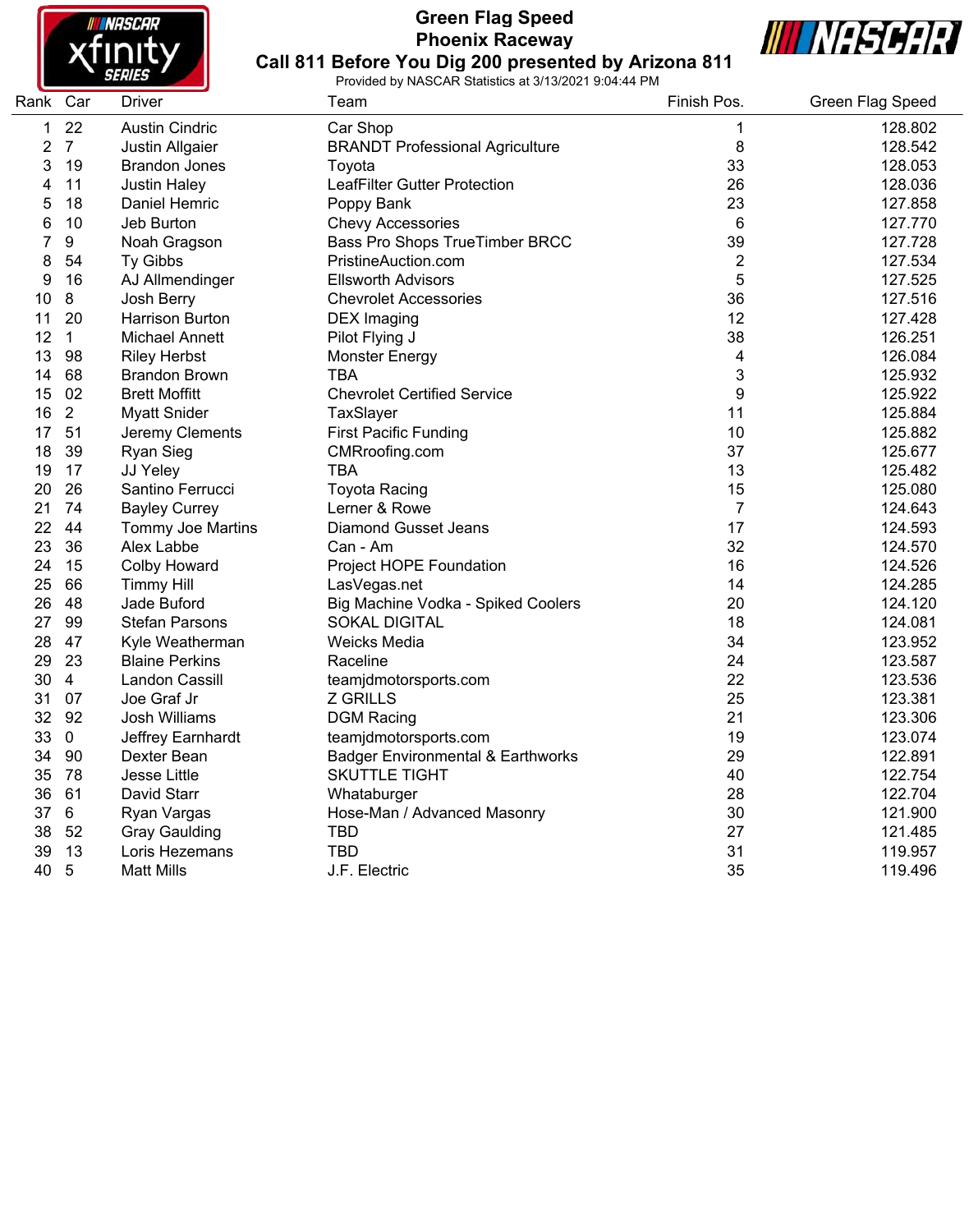

# **Laps in Top 15 Phoenix Raceway Call 811 Before You Dig 200 presented by Arizona 811**



| Rank Car |                | Driver                   | Team                                   | Percentage | Finish Pos.    | Laps |
|----------|----------------|--------------------------|----------------------------------------|------------|----------------|------|
|          | 22             | <b>Austin Cindric</b>    | Car Shop                               | 100.0      |                | 200  |
| 2        | $\overline{7}$ | Justin Allgaier          | <b>BRANDT Professional Agriculture</b> | 100.0      | 8              | 200  |
| 3        | 16             | AJ Allmendinger          | <b>Ellsworth Advisors</b>              | 99.5       | 5              | 199  |
| 4        | 11             | <b>Justin Haley</b>      | <b>LeafFilter Gutter Protection</b>    | 99.0       | 26             | 198  |
| 5        | 10             | Jeb Burton               | <b>Chevy Accessories</b>               | 97.0       | 6              | 194  |
| 6        | 68             | <b>Brandon Brown</b>     | TBA                                    | 96.0       | 3              | 192  |
|          | 18             | <b>Daniel Hemric</b>     | Poppy Bank                             | 90.5       | 23             | 181  |
| 8        | 2              | <b>Myatt Snider</b>      | TaxSlayer                              | 89.5       | 11             | 179  |
| 9        | 54             | Ty Gibbs                 | PristineAuction.com                    | 86.5       | $\overline{2}$ | 173  |
| 10       | 98             | <b>Riley Herbst</b>      | <b>Monster Energy</b>                  | 80.5       | 4              | 161  |
| 11       | 20             | <b>Harrison Burton</b>   | <b>DEX Imaging</b>                     | 74.5       | 12             | 149  |
| 12       | 02             | <b>Brett Moffitt</b>     | <b>Chevrolet Certified Service</b>     | 72.0       | 9              | 144  |
| 13       | 19             | <b>Brandon Jones</b>     | Toyota                                 | 71.5       | 33             | 143  |
| 14       | 8              | Josh Berry               | <b>Chevrolet Accessories</b>           | 67.0       | 36             | 134  |
| 15       | 51             | Jeremy Clements          | <b>First Pacific Funding</b>           | 50.5       | 10             | 101  |
| 16       | 17             | JJ Yeley                 | TBA                                    | 39.0       | 13             | 78   |
| 17       | 1              | <b>Michael Annett</b>    | Pilot Flying J                         | 38.0       | 38             | 76   |
| 18       | 9              | Noah Gragson             | Bass Pro Shops TrueTimber BRCC         | 33.0       | 39             | 66   |
| 19       | 39             | Ryan Sieg                | CMRroofing.com                         | 31.5       | 37             | 63   |
| 20       | 26             | Santino Ferrucci         | <b>Toyota Racing</b>                   | 24.5       | 15             | 49   |
| 21       | 74             | <b>Bayley Currey</b>     | Lerner & Rowe                          | 21.0       | 7              | 42   |
| 22       | 48             | Jade Buford              | Big Machine Vodka - Spiked Coolers     | 20.5       | 20             | 41   |
| 23       | 15             | Colby Howard             | Project HOPE Foundation                | 8.5        | 16             | 17   |
| 24       | 44             | <b>Tommy Joe Martins</b> | <b>Diamond Gusset Jeans</b>            | 5.5        | 17             | 11   |
| 25       | 66             | <b>Timmy Hill</b>        | LasVegas.net                           | 3.0        | 14             | 6    |
| 26       | 47             | Kyle Weatherman          | <b>Weicks Media</b>                    | 1.0        | 34             | 2    |
| 27       | 99             | <b>Stefan Parsons</b>    | <b>SOKAL DIGITAL</b>                   | 0.5        | 18             |      |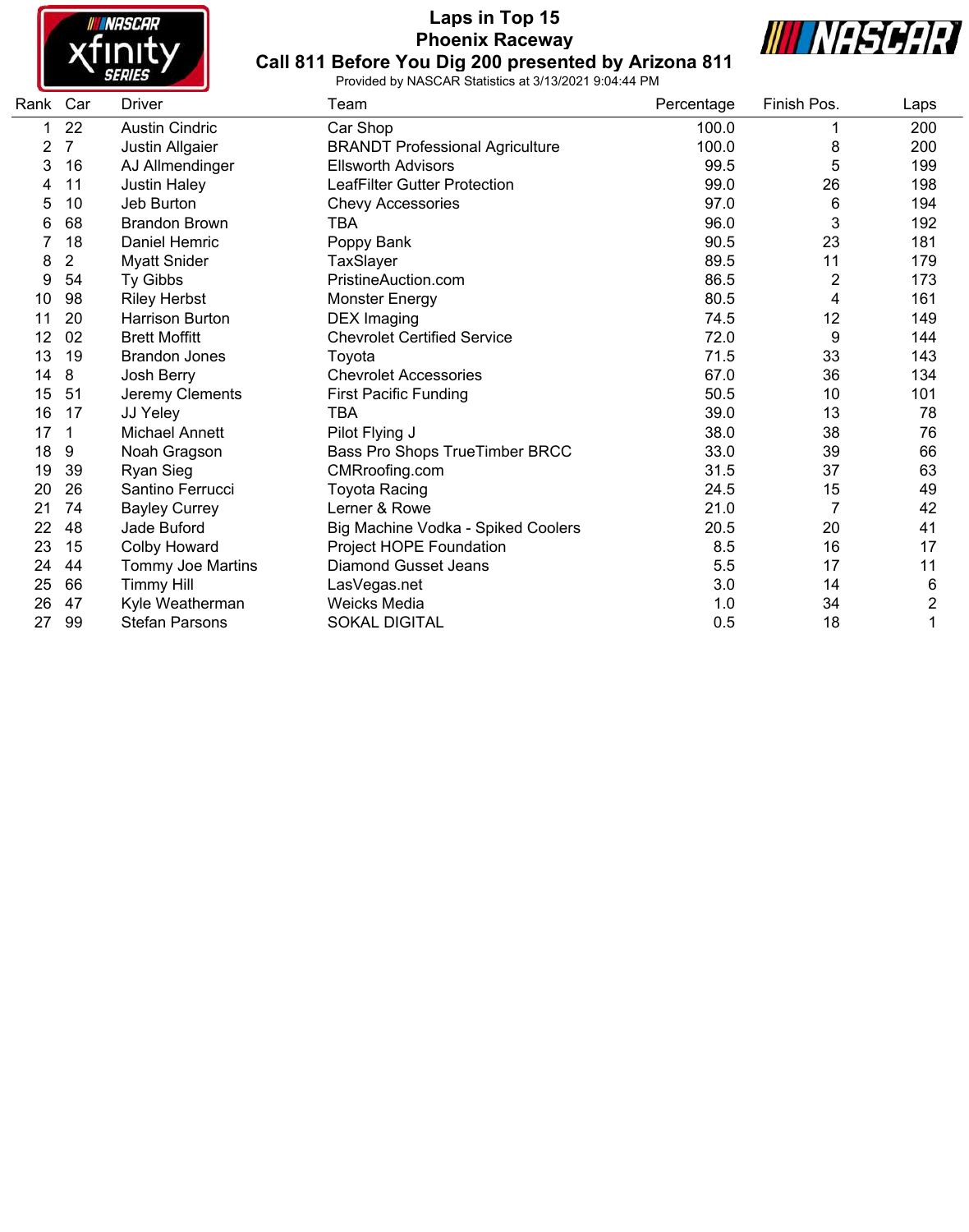

# **Laps Led Phoenix Raceway Call 811 Before You Dig 200 presented by Arizona 811**



| Rank | Car  | Driver               | Геаm                                   | Percentage | Finish Pos. | Laps |
|------|------|----------------------|----------------------------------------|------------|-------------|------|
|      | 22   | Austin Cindric       | Car Shop                               | 59.50      |             | 119  |
| 2    | -18  | Daniel Hemric        | Poppy Bank                             | 22.00      | 23          | 44   |
| 3 7  |      | Justin Allgaier      | <b>BRANDT Professional Agriculture</b> | 16.00      | 8           | 32   |
| 4    | 19   | <b>Brandon Jones</b> | Tovota                                 | 1.21       | 33          |      |
|      | 5 39 | Ryan Sieg            | CMRroofing.com                         | 1.50       | 37          | ◠    |
| 6    | -54  | Ty Gibbs             | PristineAuction.com                    | 0.50       |             |      |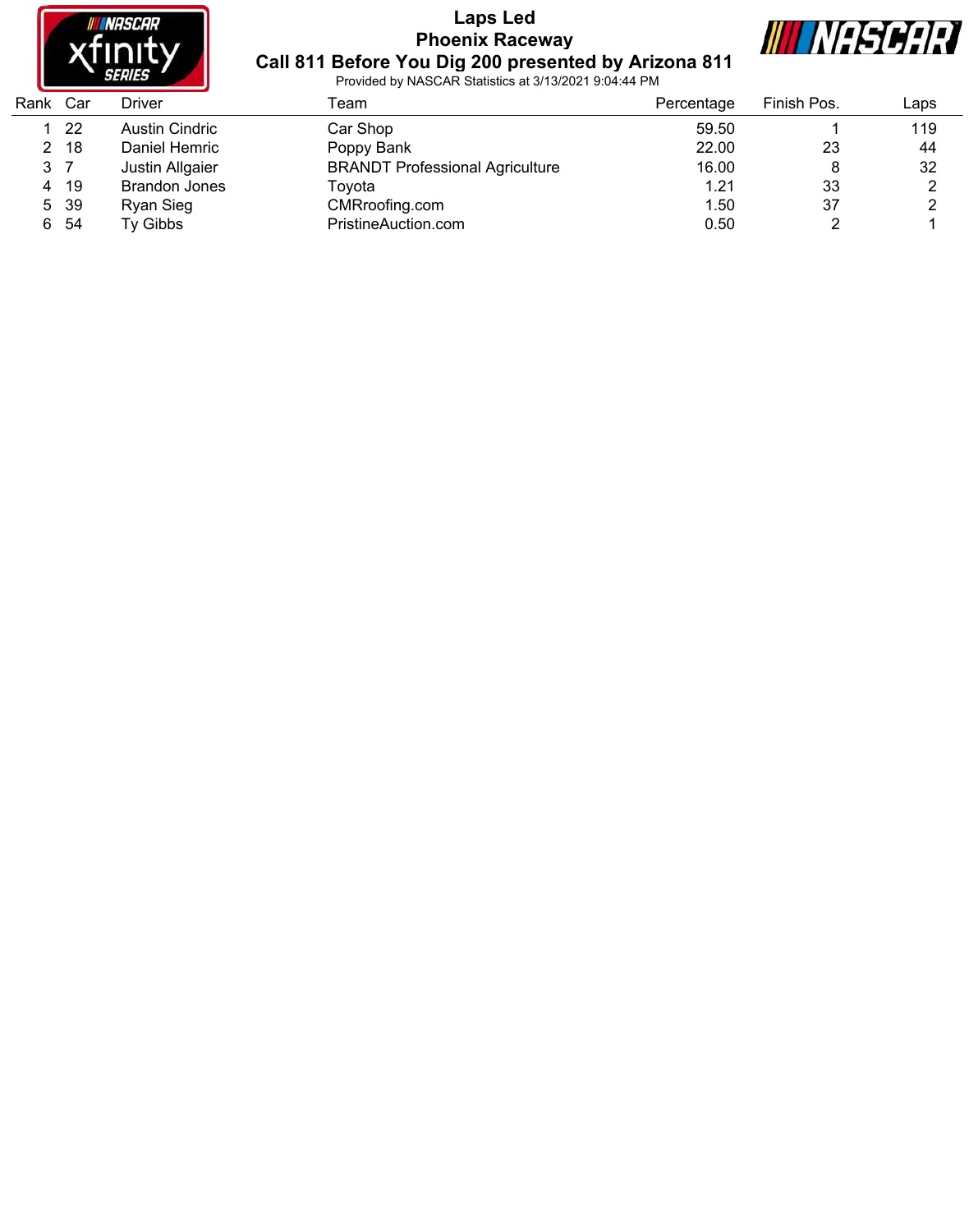

# **Quality Passes Phoenix Raceway**



**Call 811 Before You Dig 200 presented by Arizona 811** Provided by NASCAR Statistics at 3/13/2021 9:04:44 PM

| Rank | Car | <b>Driver</b>         | Team                                   | Finish Pos.    | <b>Quality Passes</b> |
|------|-----|-----------------------|----------------------------------------|----------------|-----------------------|
|      | 02  | <b>Brett Moffitt</b>  | <b>Chevrolet Certified Service</b>     | 9              | 58                    |
|      | 54  | Ty Gibbs              | PristineAuction.com                    | $\overline{c}$ | 54                    |
| 3    | 68  | <b>Brandon Brown</b>  | TBA                                    | 3              | 50                    |
|      | 2   | <b>Myatt Snider</b>   | TaxSlayer                              | 11             | 43                    |
| 5    | 98  | <b>Riley Herbst</b>   | <b>Monster Energy</b>                  | 4              | 41                    |
| 6    | 16  | AJ Allmendinger       | <b>Ellsworth Advisors</b>              | 5              | 40                    |
|      | 20  | Harrison Burton       | <b>DEX Imaging</b>                     | 12             | 35                    |
| 8    | 10  | Jeb Burton            | <b>Chevy Accessories</b>               | 6              | 31                    |
| 9    | 8   | Josh Berry            | <b>Chevrolet Accessories</b>           | 36             | 31                    |
| 10   | 11  | <b>Justin Haley</b>   | LeafFilter Gutter Protection           | 26             | 29                    |
| 11   | 51  | Jeremy Clements       | <b>First Pacific Funding</b>           | 10             | 28                    |
| 12   | 17  | JJ Yeley              | TBA                                    | 13             | 28                    |
| 13   | 39  | Ryan Sieg             | CMRroofing.com                         | 37             | 26                    |
| 14   | 19  | <b>Brandon Jones</b>  | Toyota                                 | 33             | 23                    |
| 15   | 26  | Santino Ferrucci      | Toyota Racing                          | 15             | 21                    |
| 16   | 7   | Justin Allgaier       | <b>BRANDT Professional Agriculture</b> | 8              | 20                    |
| 17   | 18  | Daniel Hemric         | Poppy Bank                             | 23             | 19                    |
| 18   | 1   | Michael Annett        | Pilot Flying J                         | 38             | 19                    |
| 19   | 48  | Jade Buford           | Big Machine Vodka - Spiked Coolers     | 20             | 17                    |
| 20   | 22  | <b>Austin Cindric</b> | Car Shop                               |                | 15                    |
| 21   | 9   | Noah Gragson          | Bass Pro Shops TrueTimber BRCC         | 39             | 15                    |
| 22   | 74  | <b>Bayley Currey</b>  | Lerner & Rowe                          | 7              | 9                     |
| 23   | 44  | Tommy Joe Martins     | <b>Diamond Gusset Jeans</b>            | 17             | 8                     |
| 24   | 15  | Colby Howard          | Project HOPE Foundation                | 16             | $\,6$                 |
| 25   | 99  | <b>Stefan Parsons</b> | <b>SOKAL DIGITAL</b>                   | 18             | 4                     |
| 26   | 66  | <b>Timmy Hill</b>     | LasVegas.net                           | 14             | 3                     |
|      |     |                       |                                        |                |                       |